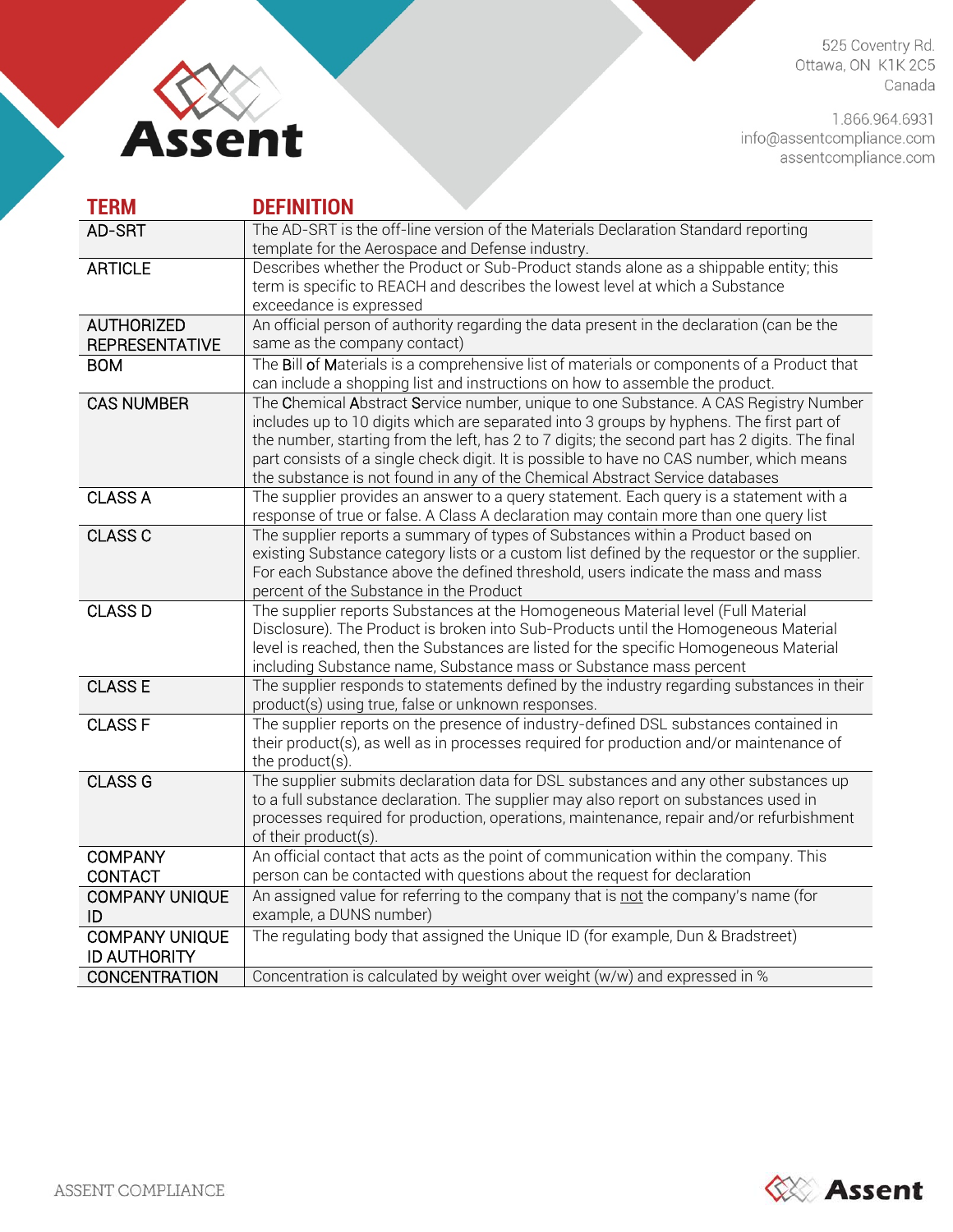

525 Coventry Rd. Ottawa, ON K1K 2C5 Canada

1.866.964.6931 info@assentcompliance.com<br>assentcompliance.com

| <b>EC NUMBER</b>      | The substance's European Community (EC) number.                                                                                                                                   |
|-----------------------|-----------------------------------------------------------------------------------------------------------------------------------------------------------------------------------|
| <b>EFFECTIVE DATE</b> | The date upon which the information provided in the declaration becomes effective                                                                                                 |
| <b>EXEMPTIONS</b>     | Substances that qualify under a Restricted or Declarable Substance List that can be                                                                                               |
|                       | included in a Product under a specific set of conditions                                                                                                                          |
| <b>FULL MATERIAL</b>  | An FMD divulges every Substance in the Product down to the homogeneous level,                                                                                                     |
| <b>DISCLOSURE</b>     | including location, mass, and/or PPM                                                                                                                                              |
| <b>HOMOGENEOUS</b>    | A Homogeneous Material is one material, of uniform composition throughout or a                                                                                                    |
| <b>MATERIAL</b>       | material consisting of a combination of materials, that cannot be disjointed or separated                                                                                         |
|                       | into different materials by mechanical actions such as unscrewing, cutting, crushing,                                                                                             |
|                       | grinding, and abrasive processes                                                                                                                                                  |
| <b>IN PROCESS</b>     | The product relies on this substance in the manufacturing process, but this substance is<br>not present in the finished article.                                                  |
| IN PRODUCT            | This substance is contained in the composition of the product in its final state (i.e.                                                                                            |
|                       | completed all manufacturing stages and ready for delivery/sale)                                                                                                                   |
| <b>INSTANCES</b>      | The number of occurrences of the Sub-Product within the parent Product or Sub-Product                                                                                             |
| <b>INSTANCE ID</b>    | Additional Product or Sub-Product information (such as a SKU number, a lot code, a date                                                                                           |
|                       | code, etc.) associated with one particular Product number only                                                                                                                    |
| <b>INSTANCE ID</b>    | The entity that issued the Instance ID                                                                                                                                            |
| <b>AUTHORITY</b>      |                                                                                                                                                                                   |
| <b>IPC-1752A</b>      | The materials declaration standard for companies in the supply chain to share                                                                                                     |
|                       | information on materials in products. The standard is supported by an XML schema and a                                                                                            |
|                       | data model.                                                                                                                                                                       |
| <b>IPC-1754</b>       | The materials declaration standard designed for the aerospace and defense and heavy                                                                                               |
|                       | equipment industries, but it can be used by others to exchange data. IPC-1754 defines                                                                                             |
|                       | the data fields, structure, and requirements for how substance data is exchanged.                                                                                                 |
| <b>LEVEL</b>          | The level is based on the regulation as well as any additions the supplier or requester has<br>made                                                                               |
| <b>MANUFACTURING</b>  | Where the Product or Sub-Product was made. The Manufacturing Site may also be where                                                                                               |
| <b>SITE</b>           | the Product or Sub-Product was assembled                                                                                                                                          |
| <b>MANAGEMENT</b>     | A Management System is the documented process and procedures an organization has                                                                                                  |
| <b>SYSTEMS FILE</b>   | in place to meet certain requirements. For specific topics like restricted or declarable                                                                                          |
|                       | substances, a management system could be that which takes into account the                                                                                                        |
|                       | appropriate processes and procedures which ensures the controlled use or non use of                                                                                               |
|                       | restricted/declarable substances. Supporting documentation for a Management System<br>includes: a certification by a third party, the full documented process itself, or a signed |
|                       | commitment from an internal authority.                                                                                                                                            |
| <b>MATERIAL</b>       | A materials declaration is a declaration of the substances contained within a                                                                                                     |
| <b>DECLARATION</b>    | manufactured item. Materials declarations generally take one of three forms: 1) Negative                                                                                          |
|                       | declaration: A certification that a manufactured item does not contain a restricted                                                                                               |
|                       | substance; 2) Conformity declaration: A statement that a manufactured item meets the                                                                                              |
|                       | requirement of a regulation or engineering specification that restricts substances; 3) Full                                                                                       |
|                       | material declaration: A breakdown of all the substances in a product by weight and/or                                                                                             |
|                       | concentration.                                                                                                                                                                    |